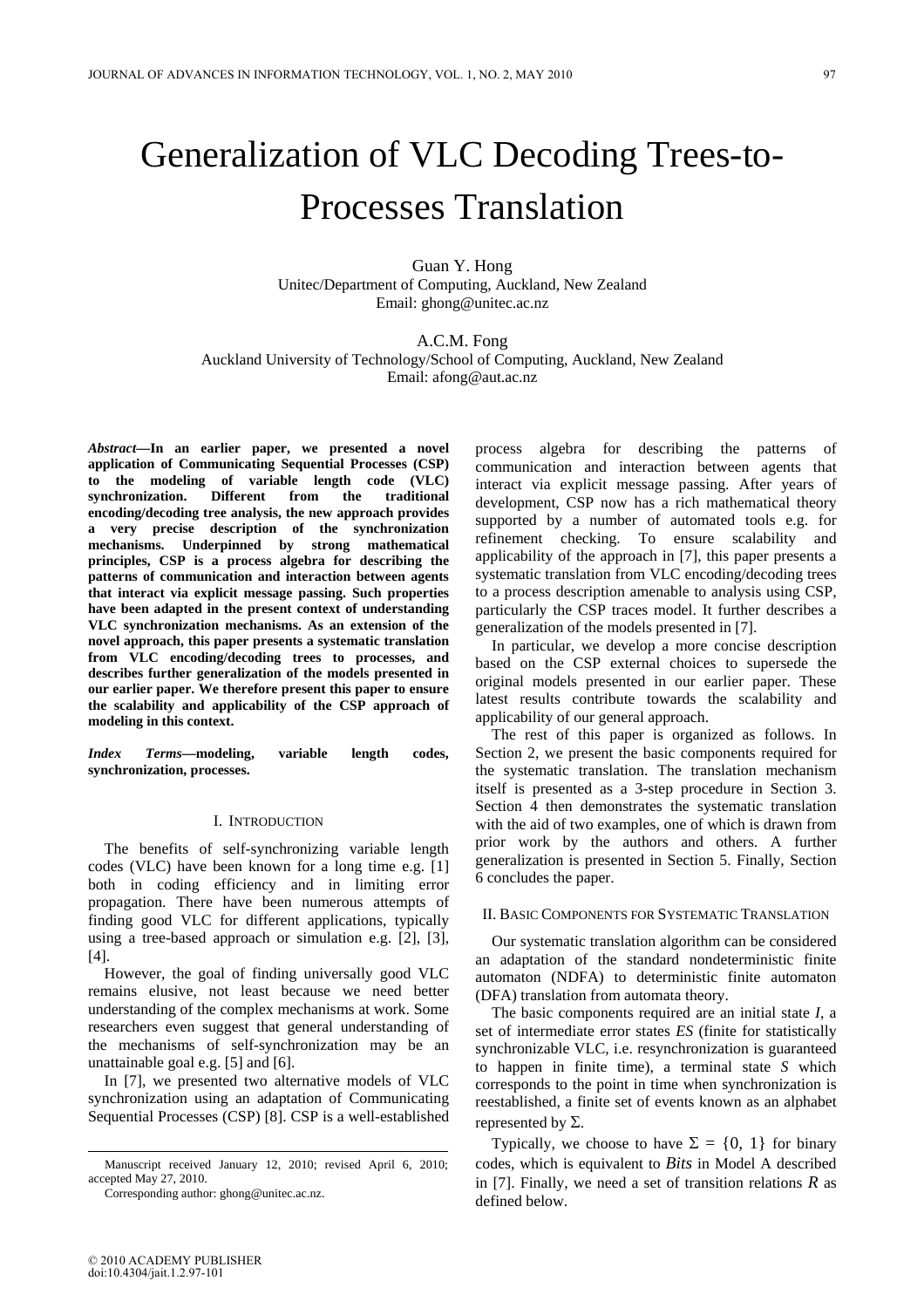## *Definition 1 Set of Relations*

Suppose  $X$  is the set of all states (i.e.  $X = \{I\} \cup ES \cup S$ ). Then  $R \subseteq X \times X \times \Sigma$  such that  $(x_1, x_2, t) \in R$  means the transition  $t \in \Sigma$  from  $x_1 \in X$  to  $x_2 \in X$  is permissible. In addition, it is possible to introduce non-determinism in the form of hiding to model unobservable transitions. Nondeterminism can also arise from having multiple arcs leaving any given node.

## III. A THREE-STEP ALGORITHM

We propose a three-step algorithm to perform systematic translation from decoding trees to processes. We shall then demonstrate the procedure with two application examples in the next Section.

Any translated model *TM* of processes can be represented by a tuple comprising the above five items, i.e.  $TM = (I, ES, S, \Sigma, R)$  or more simply  $TM = (X, \Sigma, R)$ *R*). In other words, once the five items are defined, *TM* immediately follows. Our 3-step procedure for systematic translation from a VLC decoding (or encoding) tree to processes is as follows.

- 1. Identify the components that make up *TM* as described in Section 2, i.e.  $TM = (I, ES, S, \Sigma, R)$ . In particular, *I* , *ES* and *S* will represent the processes, *R* will represent events and  $\Sigma$  are *Bits* in the present context.
- 2. Optionally construct a transition diagram, if it helps in visualizing the various events and processes.
- 3. Write a set of recursions to describe the various processes.

The results will be a set of recursions that completely describe the synchronization process of the VLC under consideration.

# IV. APPLICATION EXAMPLES

We now illustrate the application of the proposed 3 step algorithm with two examples.

# *A. Example 1*

Using the code set  $C_{01}$  in [7] as an example, the procedure for systematic translation is as follows. In Step 1, the components that make up the tuple are identified. From the decoding tree in Fig. 1, we can immediately identify *I* and *ES*, and  $\Sigma = \{0, 1\}$ , which is equivalent to *Bits*. We can also have the following

*S* = {*A*, *B*, *C*, *D*, *E*} and

 $R = \{(I, ES_1, 0), (I, ES_2, 1), (ES_1, S, 0), (ES_1, S, 1),\}$ (*ES*2, *S*, 0), (*ES*2, *ES*3, 1), (*ES*3, *S*, 0), (*ES*3, *S*, 1)},

or more simply



Figure 1. Decoding tree of code set  $C_{01}$ 



Figure 2. Model A (event = bit) transition diagram for code set *C*<sup>01</sup>

 $R = \{(I, ES_1, 0), (I, ES_2, 1), (ES_1, S, \Sigma), (ES_2, S, 0),\}$  $(ES_2, ES_3, 1), (ES_3, S, \Sigma)$ .

We then apply Step 2 and construct a transition diagram to aid visualization. This is as shown in Fig. 2. Finally, Step 3 is applied to describe the processes resulting in the set of recursions as shown in (1).

$$
I = 0 \rightarrow ES_1 \square 1 \rightarrow ES_2
$$
  
\n
$$
ES_1 = x : Bits \rightarrow S
$$
  
\n
$$
ES_2 = 0 \rightarrow S \square 1 \rightarrow ES_3
$$
  
\n
$$
ES_3 = x : Bits \rightarrow S
$$
  
\n(1)

The set of recursions in (1) completely describe the synchronization process of the code set  $C_{01}$ .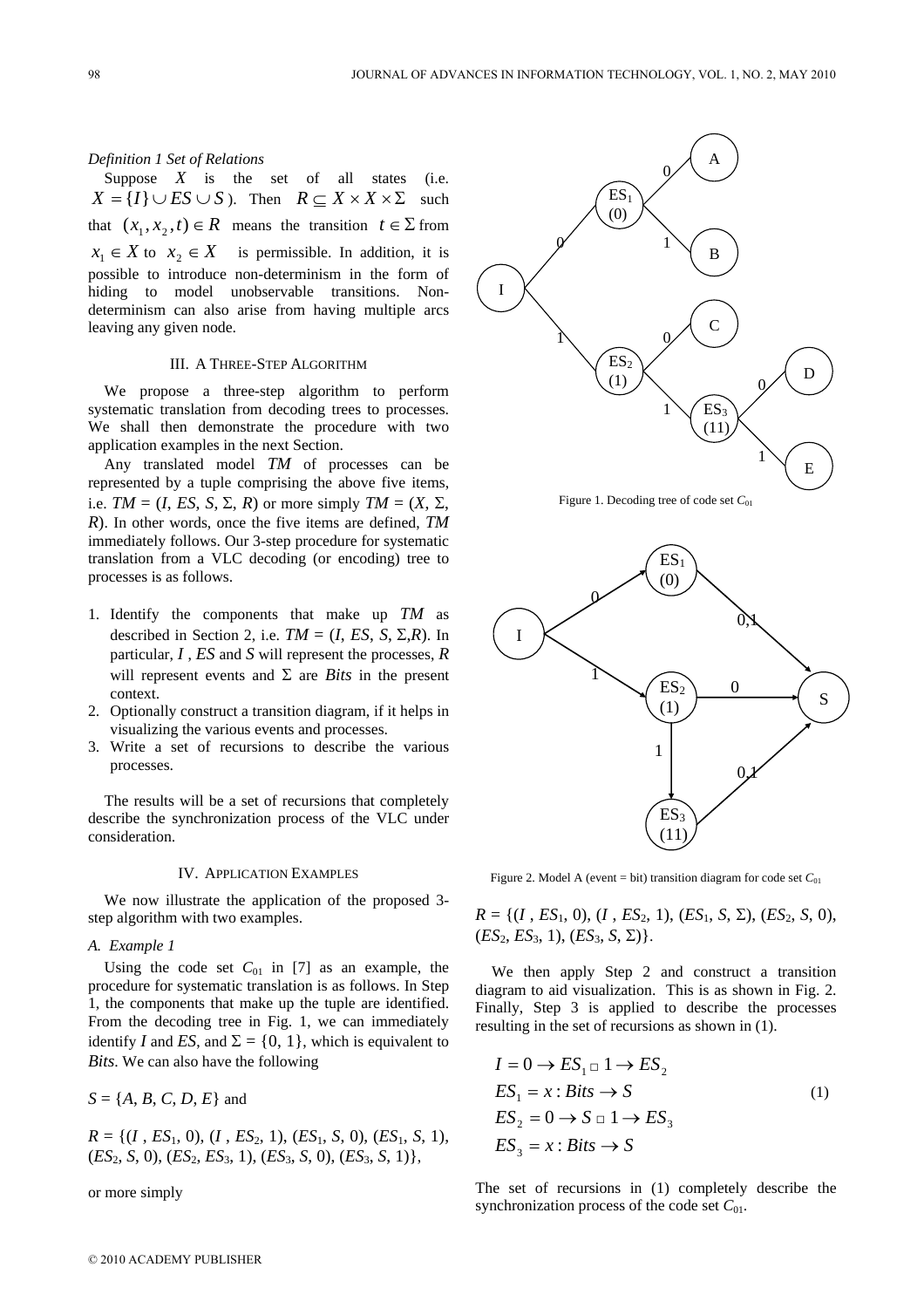## *B. Example 2*

As a further example, suppose the code set  $C_{02}$  has decoding tree as shown in Fig. 3. We can immediately identify *I* and *ES*, and  $\Sigma = \{0, 1\}$ , which is again equivalent to *Bits*. We can also have the following

 $S = \{A, \ldots, F\}$  and

 $R = \{(I, ES_1, 0), (I, ES_2, 1), (ES_1, S, 0), (ES_1, ES_3,$ 1), (*ES*2, *S*, 0), (*ES*2, *ES*4, 1), (*ES*3, *S*, Σ), (*ES*4, *S*, Σ)}.

Next, we apply Step 2 and construct a transition diagram as shown in Fig. 4. Finally, Step 3 is applied resulting in the set of recursions as shown in (2).



Figure 3. Decoding tree of code set  $C_{02}$ 



Figure 4. Transition diagram for code set  $C_{02}$ 

$$
I = 0 \rightarrow ES_1 \square 1 \rightarrow ES_2
$$
  
\n
$$
ES_1 = 0 \rightarrow S \square 1 \rightarrow ES_3
$$
  
\n
$$
ES_2 = 0 \rightarrow S \square 1 \rightarrow ES_4
$$
  
\n
$$
ES_3 = x : Bits \rightarrow S
$$
  
\n
$$
ES_4 = x : Bits \rightarrow S
$$
  
\n(2)

Again, the last two error states  $ES_3$  and  $ES_4$  behave the same way. In fact,  $ES_3$  and  $ES_4$  behave just like  $RUN_{\text{Bits}}$ . So, one might be interested to know *traces*( $RUN<sub>Bits</sub>$ ). In addition, notice that *S* behaves in a similar way as the *SKIP* process.

Once *TM* is in place, we can further define bit sequences (e.g. *INPUT* as seen by a decoder), codewords or synchronizing sequences, code sets, etc. as follows. First, a trace *tr* is defined as  $tr = \langle t_1, t_2, ..., t_k \rangle$  where  $t_i \in \Sigma, i = 1,...,k$  and  $\langle \rangle$  denotes the empty trace. Generalizing  $\text{Bits}^*$ , one can have  $\sum^*$ , which represents the set of all possible traces. Next, a connection φ in *TM* is defined as  $[(x_1, t_1), (x_2, t_2), (x_3, t_3), \ldots, (x_n, t_n)].$ Typically, we are interested in any connection  $\varphi$  that goes from the initial state to the terminal state, such that  $x_1 = I$ ,  $x_n = S$ ,  $x_2, x_3, \ldots, x_{n-1} \in ES$  and  $(x_i, x_{i+1}, t_i) \in R$ .

All synchronizing sequences can be obtained from *TM* as any trace  $tr = \langle t_1, t_2, ..., t_k \rangle$  such that a connection  $\varphi$ exists in *TM*. For example, the traces  $(0,0), (0,1)$ ,  $\langle 1,0 \rangle$ ,  $\langle 1,1,0 \rangle$  and  $\langle 1,1,1 \rangle$  all correspond to synchronizing sequences for the code set  $C_{01}$ . This same formulation can also be applied to the translation from an encoding tree to processes. In this case, valid codewords can be generated from *TM* by obtaining traces *tr*.

## V. FURTHER GENERALIZATION

We now consider the scalability of the model descriptions first presented in [7]. In principle, arbitrarily large code sets can be described precisely through the kind of generalization presented in this section, although in practice we would have a limited number of source symbols for encoding.

The following discussion and examples will make it apparent that this kind of generalization ensures scalability (and therefore applicability) of the model descriptions for practically useful code sets.

Fig. 5 illustrates a generic decoding tree that is applicable to any exhaustive binary code which has been the subject of this study. It should be obvious that, in principle, the decoding tree of the form shown in Fig. 5 can represent any arbitrarily large code set simply by extending the branches.

The decoding tree shows a single initial state *I*, and a number of intermediate error states *ES*. Recall that all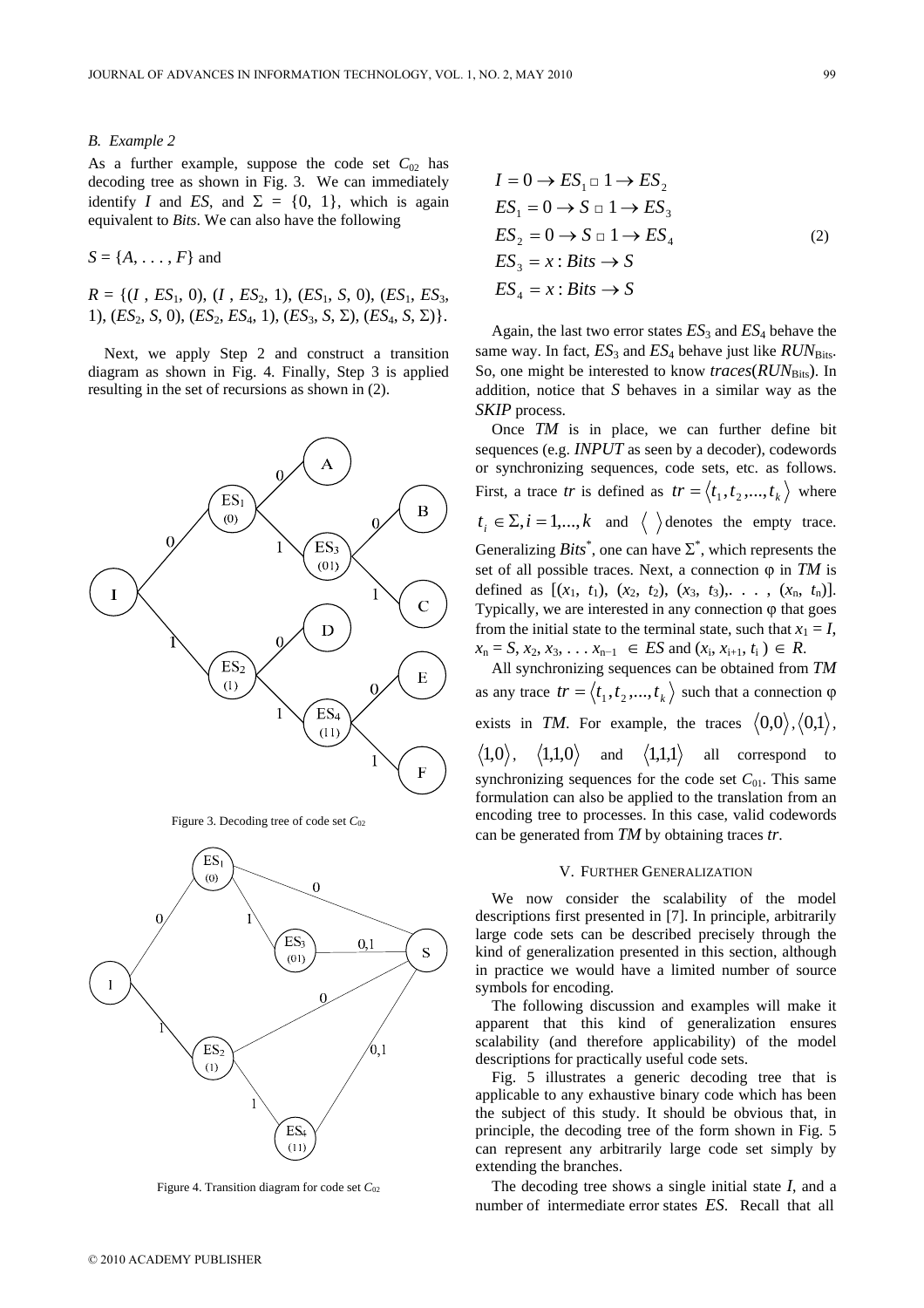

Figure 5. Generic decoding tree

code sets considered in this study are assumed to be statistically synchronizable (resynchronization is guaranteed in finite time). This means eventually all possible paths through the *ES* will lead to the terminal synchronized state (represented by a single state *S* in the diagram).

As usual, when applying the process-oriented way of thinking, each of the nodes in Fig. 5 represents a process and the possible events are 0 and 1. At this stage, we can write a set of recursions to completely describe the decoding process. Alternatively, we can simply write (3) for the process *I*, which effectively describes the entire decoding process in a concise manner.

$$
I = 0 \rightarrow (0 \rightarrow (\dots S) \square 1 \rightarrow (\dots S)) \square
$$
  

$$
1 \rightarrow (0 \rightarrow (\dots S) \square 1 \rightarrow (\dots S))
$$
 (3)

Here, each occurrence of (. . . *S*) represents iterative branching until *S* is reached. The examples shown in the last Section of this paper are therefore particular instances of this generalized formulation. Specifically, by performing appropriate pruning we can obtain the decoding tree for any code set that might be of interest, including the examples presented earlier (namely the code sets  $C_{01}$  and  $C_{02}$  as in Figs. 1 and 3).

For example, we can write the following for the code sets  $C_{01}$  and  $C_{02}$ , respectively.

$$
I = 0 \to (0 \to A \square 1 \to B) \square 1 \to (0 \to C \square
$$
  
(1 \to (0 \to D \square 1 \to E))) (4)

$$
I = 0 \to (0 \to A \square 1 \to (0 \to B \square 1 \to C)) \square
$$
  

$$
1 \to (0 \to D \square 1 \to (0 \to E \square 1 \to F))
$$
 (5)

Equations (4) and (5) therefore summarize the decoding and synchronization mechanisms of  $C_{01}$  and  $C_{02}$ precisely. From these processes, we can easily deduce synchronizing sequences by recording the traces of these generalized processes up to the required length of such sequences.

## VI. CONCLUSION

This paper has presented a systematic translation to ensure that the models developed in [7] can be applied to VLC in general. Using well-established automata theory, this paper has shown that translation from VLC decoding trees to processes can be mechanized and generalized.

Examples have been presented to illustrate how the inslation can be applied to derive process translation can be applied to derive representations that completely describe the synchronization of VLC. We have also demonstrated how further generalization can be applied to cover any generic binary codes as illustrated in Fig. 5. With this, future research will focus on a range of interesting situations,